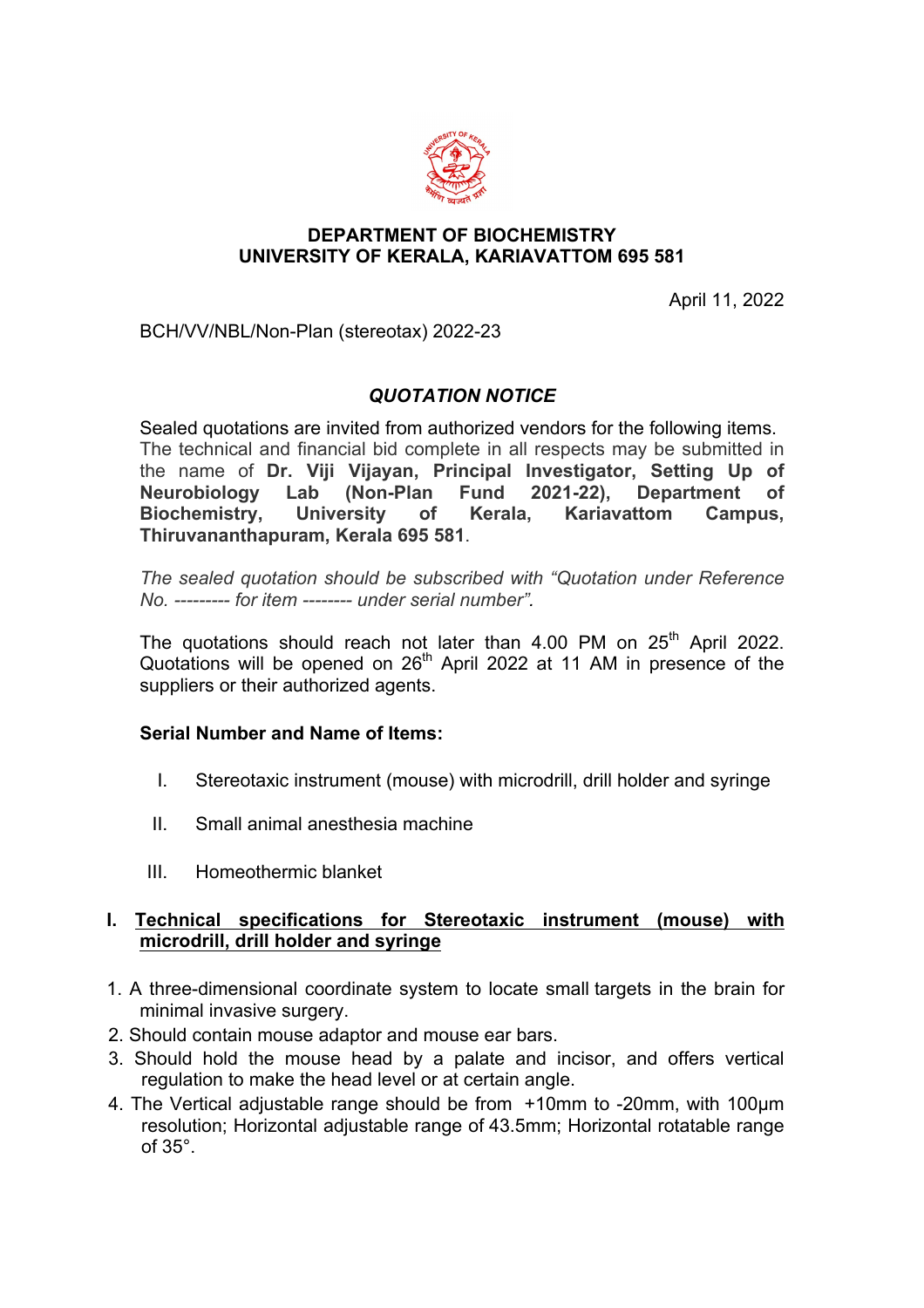- 5. The machine should have adaptors available for use with rats, monkeys, rabbits, guinea pigs.
- 6. The working distance for each 3-dimension is 80 mm with precise alignment to 0.1mm resolution.
- 7. The vertical direction should be 180° rotation and lock at any angles.
- 8. The horizontal direction should be 360° rotation and lock at any angles.
- 9. There should be laser engraved scales, darken rod and open U-shape frame make numerals easy to read.
- 9. The dual-lead screws should ensure stable and accurate manipulation.
- 10. The instrument should maintain accuracy and flexibility at different temperatures.
- 11. The instrument base and frame should be sturdy and should resist corrosion, wear and tear
- 12. An extended base plate (400mm x 255mm) should be available for various animals. 13. The instrument should have a unique anti-clockwise mark engraved in the knob signifying vertical operation for effortless.
- 14. The instrument should have a vertical lock and fixing knob is to be separated to ensure accurate position at any angle.
- 15. The instrument should have a precise designed the lateral rotation operating space, the distance between knob and the U-shaped frame is 28mm.
- 16. The instrument should have a curve design of nose clamp to secure the head of the animals more steady.
- 17. The instrument should use plate pressing rather than clamping in locking the Ear bar, to ensure stability.
- 18. The instrument should have provision to attach syringe pump, microcamera and drill.
- 19. A high speed drill should be provided for implanting electrode, cannula, microdialysis probes etc
- 20.The drill should have speed up to 38,000 rpm
- 21.Forward and reverse rotation should be available in the drill
- 22.The drill should be able to be controlled manually or by foot paddle
- 23.Drill bits should be available of sizes 0.5 2.3 mm
- 24.A package of additional drill bits of 1.2 mm should be provided
- 25.Five and Ten microlitre syringes of 26S gauge in point style 2 should be provided.
- 26.Warranty: 3 years

## **II. Technical specification for small animal anesthesia machine**

- 1. The instrument for inhalation of anesthesia for mice should weigh less than 2.2 kg.
- 2. The instrument should be a non-rebreathing anesthetic delivery system.
- 3. Isoflurane or Sevoflurane vaporizer and Pour-fill or Easy-fill style available. ✧
- 4. The push button O2 Quick Flush should purge induction chamber at the rate of at least 1000cc/min before removing animals.
- 5. The Toggle switch should allow convenient and fast switch of gas flow between induction chamber and anesthesia masks (breathers).
- 6. Provision should be available for oxygen or air as the gas supply.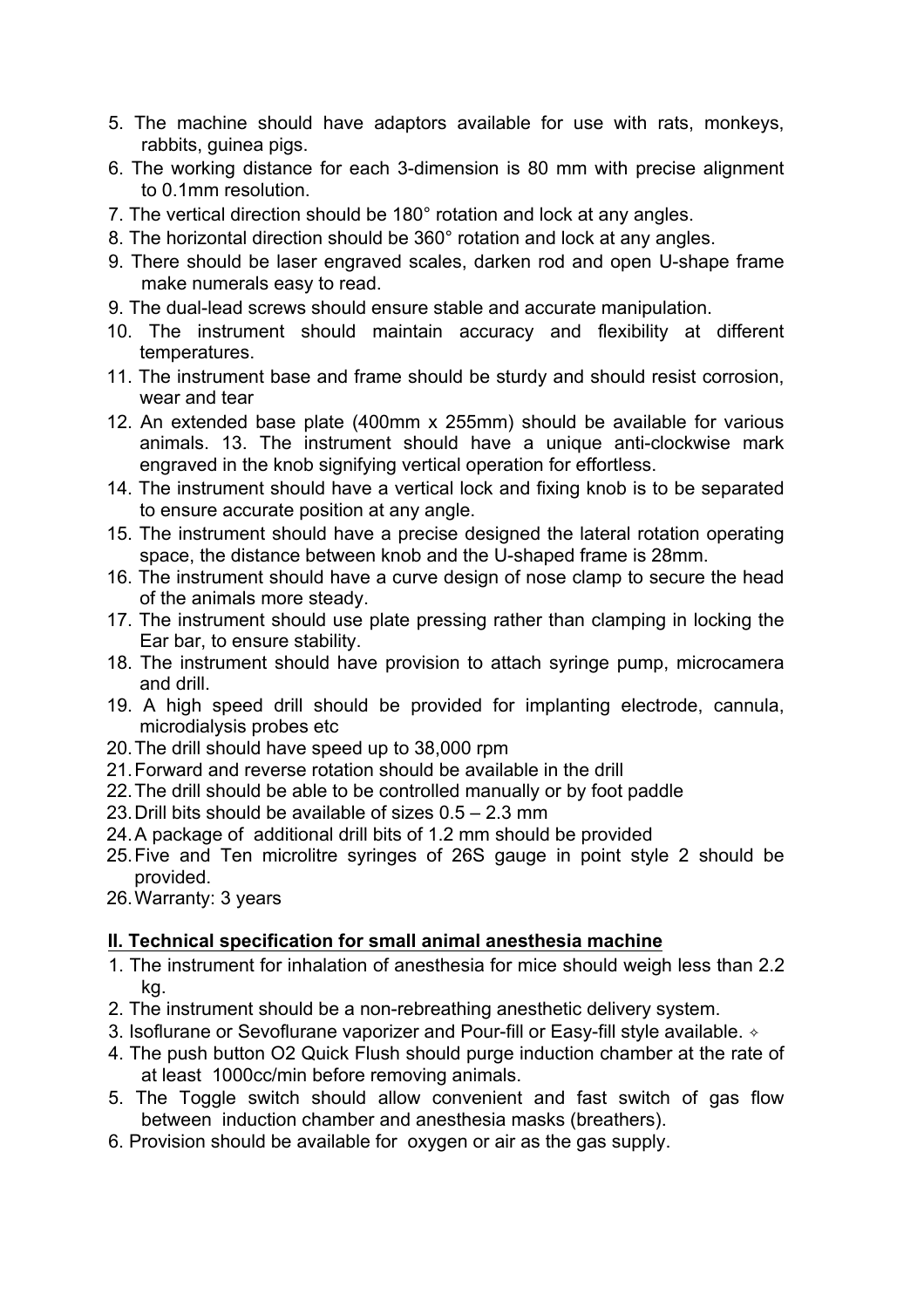- 7. The vaporizers should ensure stable and accurate anesthesia delivery and should be unaffected by flow rate, temperature variations, duration of use, liquid level or back pressure fluctuation within its allowed range.
- 8. The instrument should have at least 120 ml liquid capacity.
- 9. The instrument should have gas flow rate reading from 0-4000cc/min.
- 10. Should have provision to add more flowmeters to fits for more animals or different applications.
- 11. Should have a portable stand with 5-leg spider base and according Universal Dual E-Tank Manifold optional.
- 12. The instrument should have anesthesia pump (220 V)
- 13. The instrument should have a stereotaxic mask (active) for mouse
- 14. The instrument should have anesthesia induction chamber
- 15. The gas evacuation apparatus with weight monitoring should have two levels alarm (990g and 1010g), indicator light and buzzer remind to change the canister and maintain its effectiveness and should accommodate waste gas supply from up to 5 masks with no venting hood.
- 16. The gas filter canister should be large (pkg of 6 pieces)
- 17. Warranty: 3 years

## **III. Technical specification for homeothermic blanket**

- 1. Should have a large color LCD touch screen
- 2. Should be easy to operate
- 3. Should have a real-time display of measuring temperature, setting temperature, heating state, running state, fault warning and other functions.
- 4. Should have real-time monitoring of heating pad and probe temperature, with circuit control to achieve dual safety protection.
- 5. Should have double channel display interface, which can keep two animals warm at the same time and operate independently.
- 6. Should have a display the working status progress bar of heating pad in real time, and monitor the working status of channel: idle, warning, standby and working.
- 7. Should show fast temperature rise, high temperature control precision, set range of 20-45°C, resolution of 0.1  $^{\circ}$ C, and can be switched between Celsius and Fahrenheit
- 8. Should have various alarm information can be set, such as high and low limit temperature ( $\pm$ 1 °C), maximum temperature (50 °C), probe, heating pad, sound and indicator light that can be freely opened and closed, and can choose one-button operation.
- 9. Should have a high sensitivity temperature probe, diameter 1.5mm, rod length 30mm, line length 150cm.
- 10. Should have silica gel heating pad, high temperature resistant, easy to clean, with 3 different sizes and specifications of heating pad, suitable for different experimental platforms.
- 11. Power supply: 100-240 V, 50/60 Hz
- 12. Warranty: 3 years